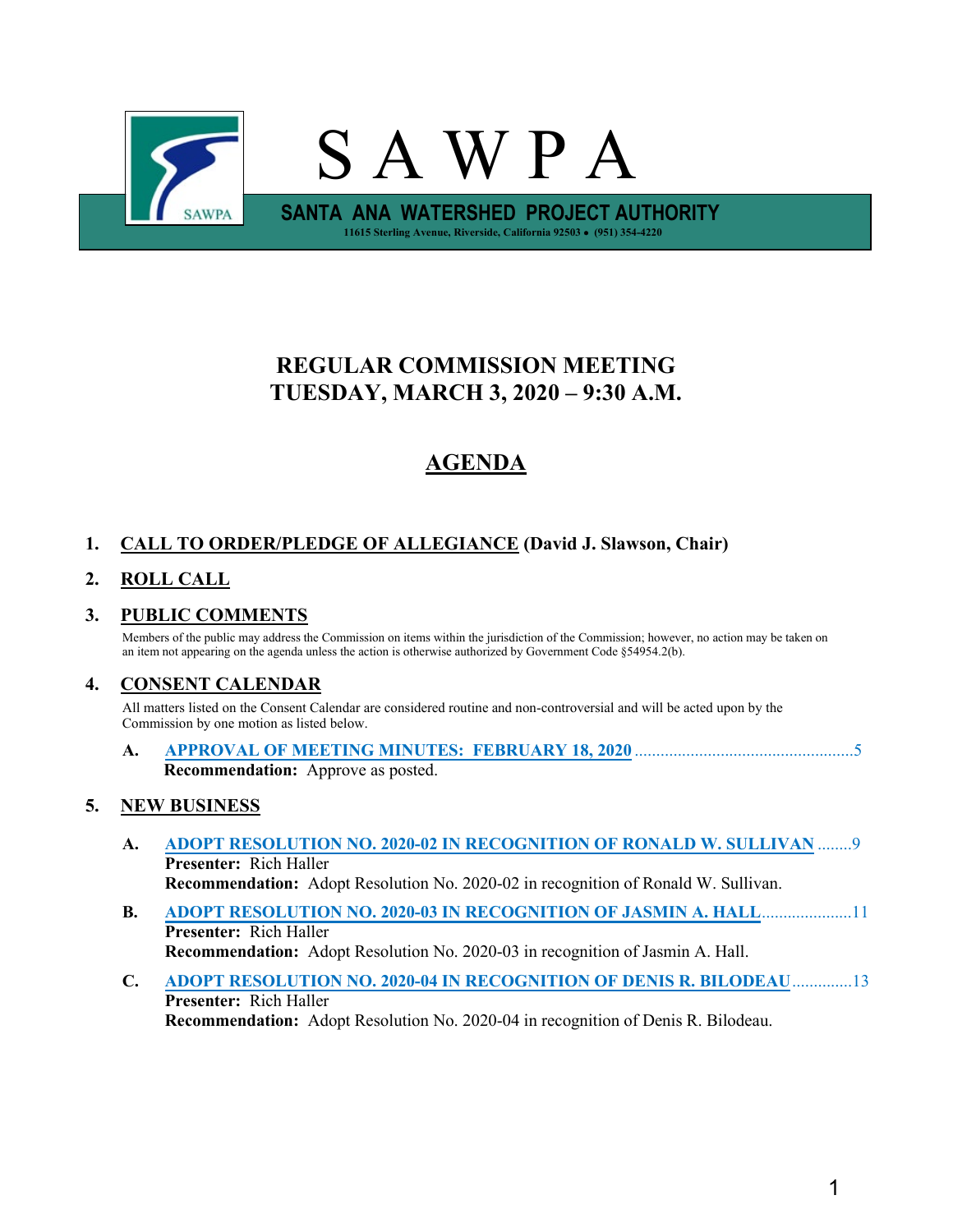SAWPA Commission Regular Meeting Agenda March 3, 2020 Page 2

#### **6. INFORMATIONAL REPORTS**

**Recommendation:** Receive for information.

#### **A. DEMONSTRATION | DROPBOX AGENDA ACCESS**

**B. CHAIR'S COMMENTS/REPORT**

#### **C. COMMISSIONERS' COMMENTS**

#### **D. COMMISSIONERS' REQUEST FOR FUTURE AGENDA ITEMS**

### **7. CLOSED SESSION**

There were no Closed Session items anticipated at the time of the posting of this agenda.

## **8. ADJOURNMENT**

Americans with Disabilities Act: If you require any special disability related accommodations to participate in this meeting, call (951)  $354-4230$  or email kberry@sawpa.org. 48-hour notification prior to the meeting will enable staff to make reasonable arrangements to ensure accessibility for this meeting. Requests should specify the nature of the disability and the type of accommodation requested. Materials related to an item on this agenda submitted to the Commission after distribution of the agenda packet are available for public inspection during normal business hours at the SAWPA office, 11615 Sterling Avenue, Riverside, and available a[t www.sawpa.org,](http://www.sawpa.org/) subject to staff's ability to post documents prior to the meeting.

#### **Declaration of Posting**

I, Kelly Berry, Clerk of the Board of the Santa Ana Watershed Project Authority declare that on February 25, 2020, a copy of this agenda has been uploaded to the SAWPA website a[t www.sawpa.org](http://www.sawpa.org/) and posted at the SAWPA office, 11615 Sterling Avenue, Riverside, California.

/s/

\_\_\_\_\_\_\_\_\_\_\_\_\_\_\_\_\_\_\_\_\_\_\_\_\_\_\_\_\_\_\_\_\_\_\_\_\_\_\_ Kelly Berry, CMC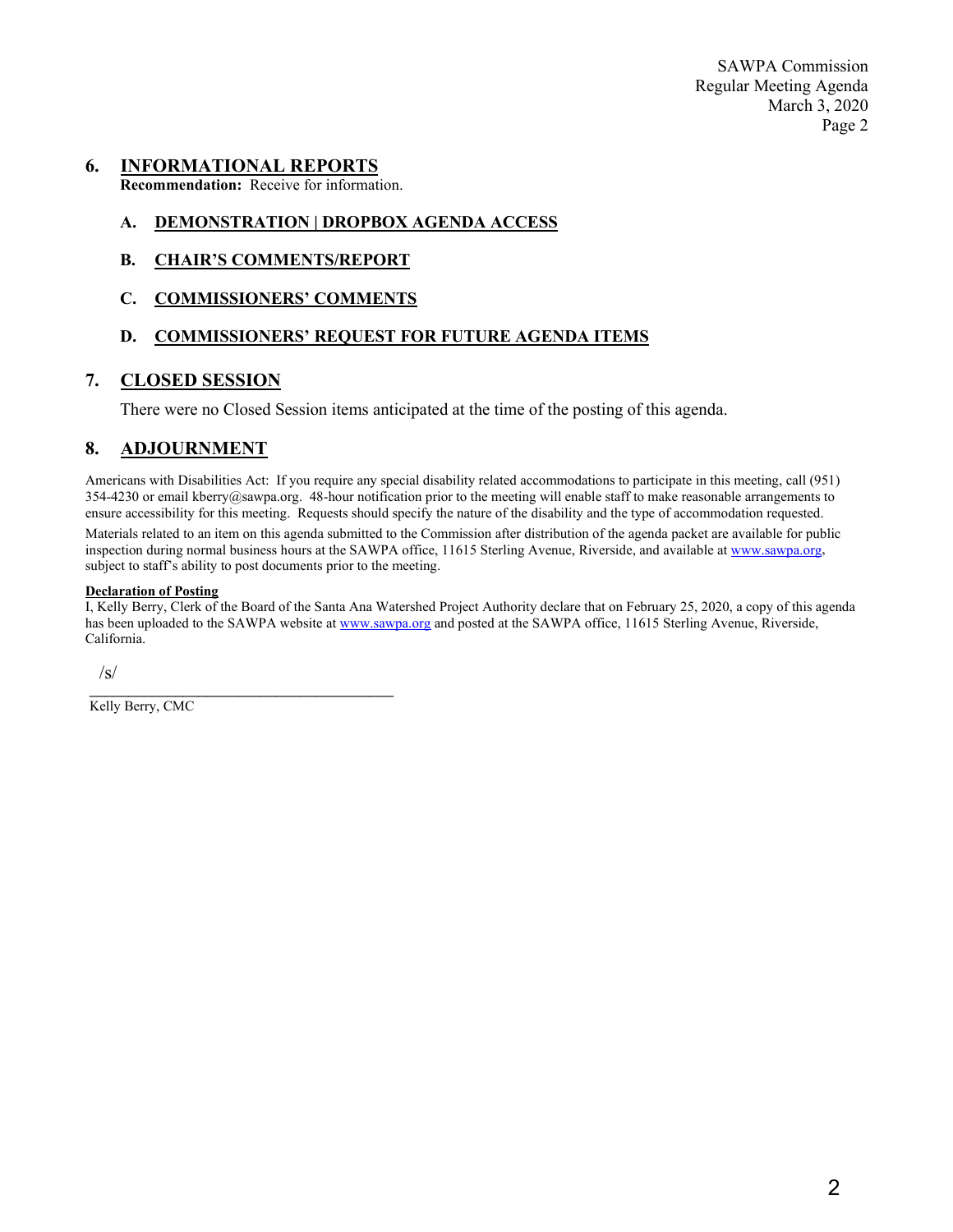#### **2020 SAWPA Commission Meetings/Events**

First and Third Tuesday of the Month

(NOTE: Unless otherwise noticed, all Commission Workshops/Meetings begin at **9:30 a.m.** and are held at SAWPA.)

| <b>January</b>  |                                                 | February        |                                                   |
|-----------------|-------------------------------------------------|-----------------|---------------------------------------------------|
| 1/7/20          | Commission Workshop [cancelled]                 | 2/4/20          | Commission Workshop                               |
| 1/21/20         | <b>Regular Commission Meeting</b>               | 2/18/20         | <b>Regular Commission Meeting</b>                 |
| March           |                                                 | April           |                                                   |
| 3/3/20          | Commission Workshop                             | 4/7/20          | Commission Workshop                               |
| 3/17/20         | Regular Commission Meeting                      | 4/21/20         | <b>Regular Commission Meeting</b>                 |
| May             |                                                 | June            |                                                   |
| 5/5/20          | <b>Commission Workshop</b>                      | 6/2/20          | <b>Commission Workshop</b>                        |
|                 | $5/5 - 5/8/20$ ACWA Spring Conference, Monterey | 6/16/20         | <b>Regular Commission Meeting</b>                 |
| 5/19/20         | <b>Regular Commission Meeting</b>               |                 |                                                   |
| July            |                                                 | August          |                                                   |
| 7/7/20          | Commission Workshop                             | 8/4/20          | <b>Commission Workshop</b>                        |
| 7/21/20         | <b>Regular Commission Meeting</b>               | 8/18/20         | <b>Regular Commission Meeting</b>                 |
| September       |                                                 | October         |                                                   |
| 9/1/20          | Commission Workshop                             | 10/6/20         | Commission Workshop                               |
| 9/15/20         | Regular Commission Meeting                      | 10/20/20        | <b>Regular Commission Meeting</b>                 |
| <b>November</b> |                                                 | <b>December</b> |                                                   |
| 11/3/20         | Commission Workshop                             | 12/1/20         | Commission Workshop                               |
| 11/17/20        | <b>Regular Commission Meeting</b>               |                 | 12/1 - 12/4/20 ACWA Fall Conference, Indian Wells |
|                 |                                                 | 12/15/20        | Regular Commission Meeting                        |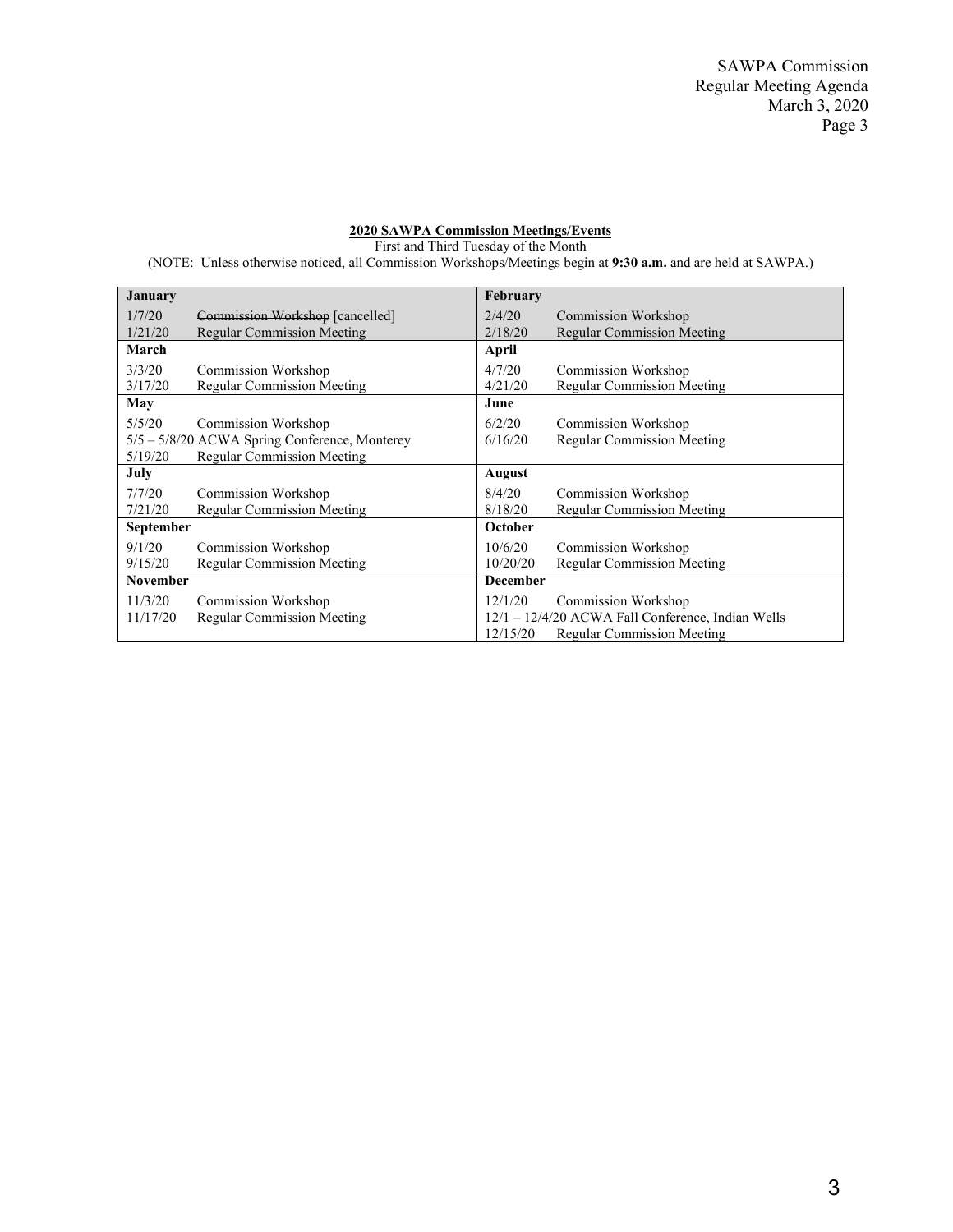# SAWPA COMPENSABLE MEETINGS

Commissioners and Alternate Commissioners will receive compensation for attending the meetings listed below, pursuant to the Commission Compensation, Expense Reimbursement, and Ethics Training Policy.

**IMPORTANT NOTE:** These meetings are subject to change. Prior to attending any meetings listed below, please confirm meeting details by viewing the website calendar using the following link:

## https://sawpa.org/sawpa-calendar/

# MONTH OF: March 2020

| <b>DATE</b> | <b>TIME</b> | <b>MEETING DESCRIPTION</b>                    | <b>LOCATION</b> |
|-------------|-------------|-----------------------------------------------|-----------------|
| 3/3/20      | 10:00 AM    | PA 24 Committee Mtg                           | <b>SAWPA</b>    |
| 3/10/20     | 8:30 AM     | <b>PA 22 Committee Mtg</b>                    | <b>SAWPA</b>    |
| 3/24/20     | 9:00 AM     | Basin Monitoring Program Task Force Mtg       | <b>SAWPA</b>    |
| 3/25/20     | 1:30 PM     | Lake Elsinore/Canyon Lake TMDL Task Force Mtg | <b>SAWPA</b>    |
| 3/26/20     | 11:00 AM    | <b>OWOW Steering Committee Mtg</b>            | <b>SAWPA</b>    |

# MONTH OF: April 2020

| <b>DATE</b> | <b>TIME</b> | <b>MEETING DESCRIPTION</b>                  | <b>LOCATION</b>            |
|-------------|-------------|---------------------------------------------|----------------------------|
| 4/7/20      | 8:30 AM     | PA 23 Committee Mtg                         | <b>SAWPA</b>               |
| 4/7/20      | 10:00 AM    | PA 24 Committee Mtg                         | <b>SAWPA</b>               |
| 4/14/20     | 8:30 AM     | PA 22 Committee Mtg                         | <b>SAWPA</b>               |
|             | 4:00 PM     | <b>LESJWA Board of Directors Mtg</b>        | <b>Elsinore Valley MWD</b> |
| 4/16/20     |             |                                             | 31315 Chaney Street        |
|             |             |                                             | Lake Elsinore, CA 92530    |
| 4/22/20     | 9:00 AM     | MSAR TMDL/Regional WQ Monitoring Task Force | <b>SAWPA</b>               |
|             |             | Mtg                                         |                            |
| 4/22/20     | 1:30 PM     | Basin Monitoring Program Task Force Mtg     | <b>SAWPA</b>               |

*Please Note : We strive to ensure the list of Compensable Meetings set forth above is accurate and up-to-date; the list is compiled based on input from SAWPA staff and Department Managers regarding meeting purpose and content.*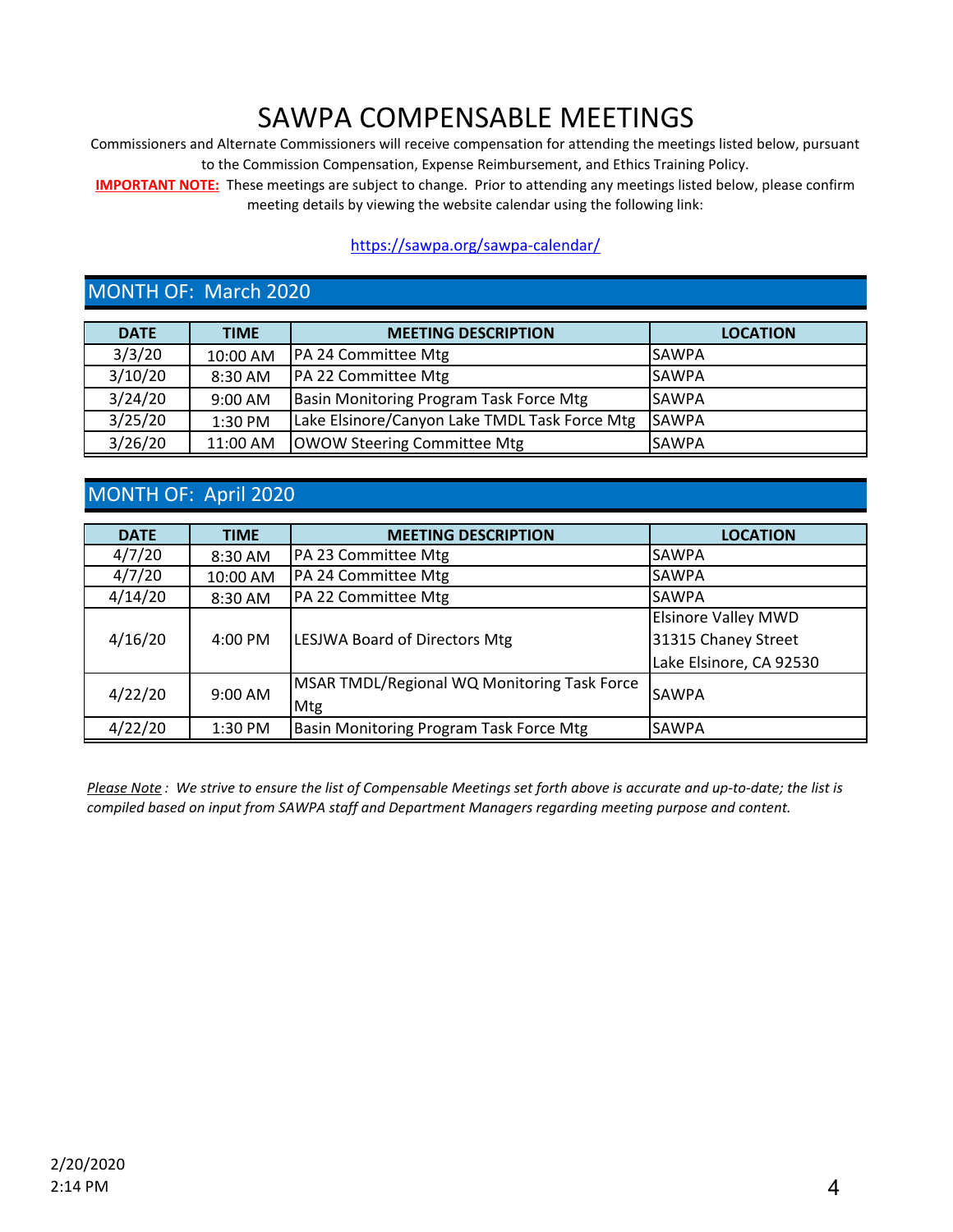<span id="page-4-0"></span>

# **SAWPA COMMISSION REGULAR MEETING MINUTES FEBRUARY 18, 2020**

#### **COMMISSIONERS PRESENT**

David J. Slawson, Chair, Eastern Municipal Water District Kati Parker, Vice Chair, Inland Empire Utilities Agency Kelly E. Rowe, Secretary-Treasurer, Orange County Water District Brenda Dennstedt, Western Municipal Water District (9:40 a.m.) T. Milford Harrison, San Bernardino Valley Municipal Water District

**COMMISSIONERS ABSENT** None

**ALTERNATE COMMISSIONERS PRESENT; NON-VOTING** None

| <b>STAFF PRESENT</b> | Rich Haller, Karen Williams, Mark Norton, David Ruhl, Jerry Oldenburg, |
|----------------------|------------------------------------------------------------------------|
|                      | Marie Jauregui, Kelly Berry                                            |

**OTHERS PRESENT** James D. Ciampa, Lagerlof, LLP

The Regular Commission meeting of the Santa Ana Watershed Project Authority was called to order at 9:31 a.m. by Chair Slawson at the Santa Ana Watershed Project Authority, 11615 Sterling Avenue, Riverside, California.

## **1. CALL TO ORDER/PLEDGE OF ALLEGIANCE**

## **2. ROLL CALL**

Roll call was duly noted and recorded by the Clerk of the Board.

## **3. PUBLIC COMMENTS**

There were no public comments.

## **4. CONSENT CALENDAR**

#### **A. APPROVAL OF MEETING MINUTES: FEBRUARY 4, 2020** Recommendation: Approve as posted.

## **B. TREASURER'S REPORT – JANUARY 2020**

Recommendation: Approve as posted.

**MOVED,** approve the Consent Calendar.

| Result:        | <b>Adopted (Unanimously)</b>    |
|----------------|---------------------------------|
| Motion/Second: | Parker/Harrison                 |
| Ayes:          | Harrison, Parker, Rowe, Slawson |
| Nays:          | None                            |
| Abstentions:   | None                            |
| Absent:        | Dennstedt                       |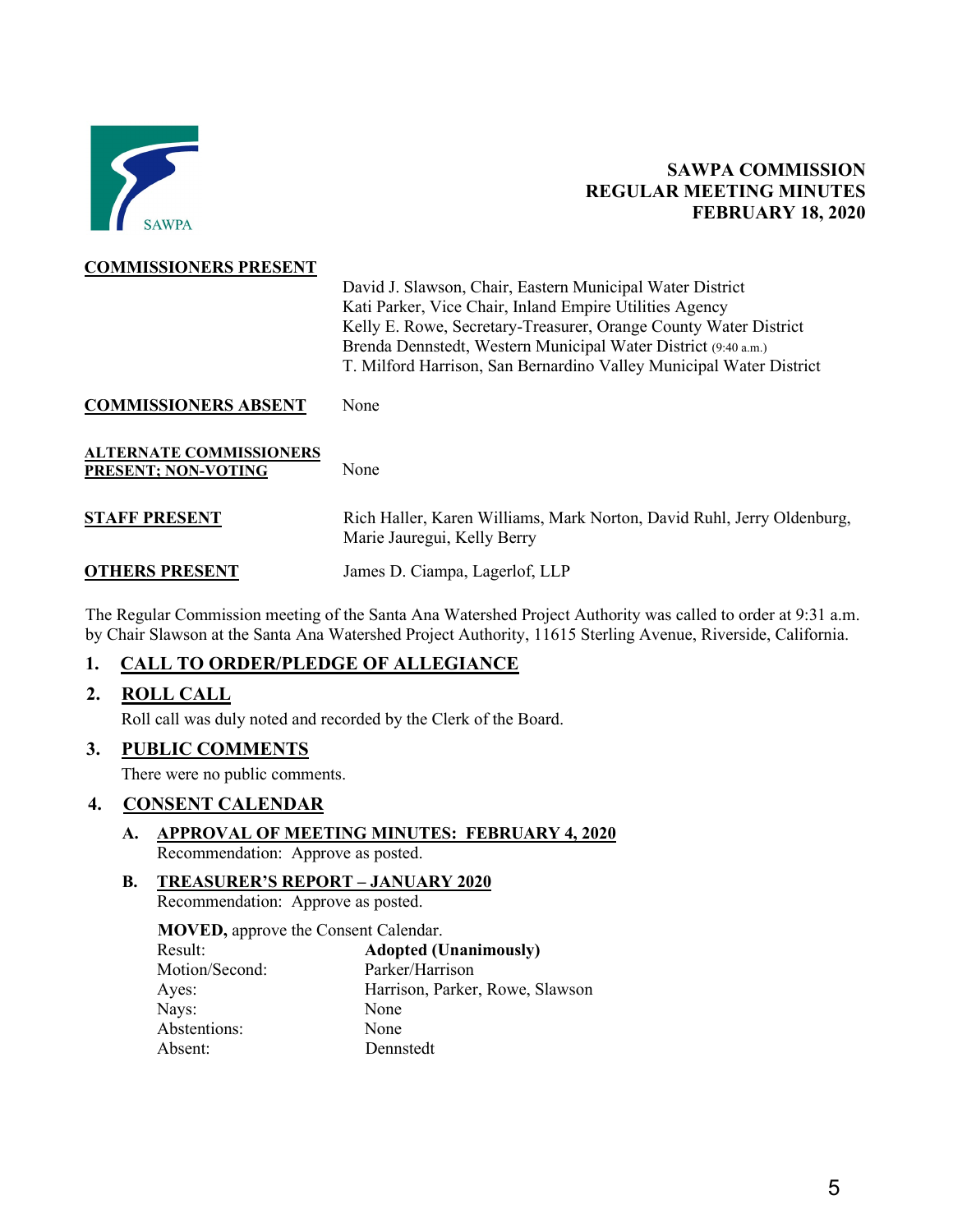# **5. NEW BUSINESS**

#### **A. ACKNOWLEDGE OCWD ACTION | SECRETARY-TREASURER APPOINTMENT | OWOW STEERING COMMITTEE APPOINTMENT (CM#2020.14)**

On February 5, 2020, the Orange County Water District governing Board appointed Kelly E. Rowe as SAWPA Commissioner replacing Denis R. Bilodeau. In keeping with the historical rotation, staff recommended appointment of Kelly E. Rowe as Commission Secretary-Treasurer to complete the remainder of the two-year term, until the January 2021 rotation of officers.

In accordance with Resolution No. 2018-1, the two SAWPA Commission representatives appointed to the OWOW Steering Committee will be the Vice Chair and Secretary-Treasurer of the Commission. Accordingly, staff recommended affirming the appointment of Kelly E. Rowe to the OWOW Steering Committee.

**MOVED,** acknowledge the recent appointment of Kelly E. Rowe as Commissioner for Orange County Water District; install Kelly E. Rowe as Commission Secretary-Treasurer for the remainder of the twoyear term, until the January 2021 rotation of officers; and, appoint Commissioner Kelly E. Rowe to the OWOW Steering Committee replacing Denis R. Bilodeau.

| Result:        | <b>Adopted (Unanimously)</b>    |
|----------------|---------------------------------|
| Motion/Second: | Harrison/Parker                 |
| Ayes:          | Harrison, Parker, Rowe, Slawson |
| Nays:          | None                            |
| Abstentions:   | None                            |
| Absent:        | Dennstedt                       |

#### **B. UPDATED PROCUREMENT POLICY AND PURCHASING AUTHORITY | RELATED POLICIES AND DOCUMENTS (CM#2020.11)**

Karen Williams provided the PowerPoint presentation included in the agenda packet on pages 24 through 35 and reviewed the document revisions and updates for consideration by the Commission. Relative to federal funds, Commissioner Rowe suggested staff research and possibly utilize FEMA tools available via the Procurement Disaster Assistance Team (PDAT).

Commissioner Dennstedt arrived at 9:40 a.m., prior to the vote taken on Agenda Item No. 5.B.

#### **MOVED,** approve the following:

- 1. Updated PRO110 Procurement Policy and Purchasing Authority;
- 2. Updated General Services Agreement for Services by:
	- a. Independent Consultant
	- b. Contractor;
- 3. Updated Attachment A Terms and Conditions (Work Orders);
- 4. PRO111 Federally Funded Procurement Policy; and,
- 5. G&A103 Travel and Expense Policy.

| Result:        | <b>Adopted (Unanimously)</b>               |
|----------------|--------------------------------------------|
| Motion/Second: | Parker/Rowe                                |
| Ayes:          | Dennstedt, Harrison, Parker, Rowe, Slawson |
| Nays:          | None                                       |
| Abstentions:   | None                                       |
| Absent:        | None                                       |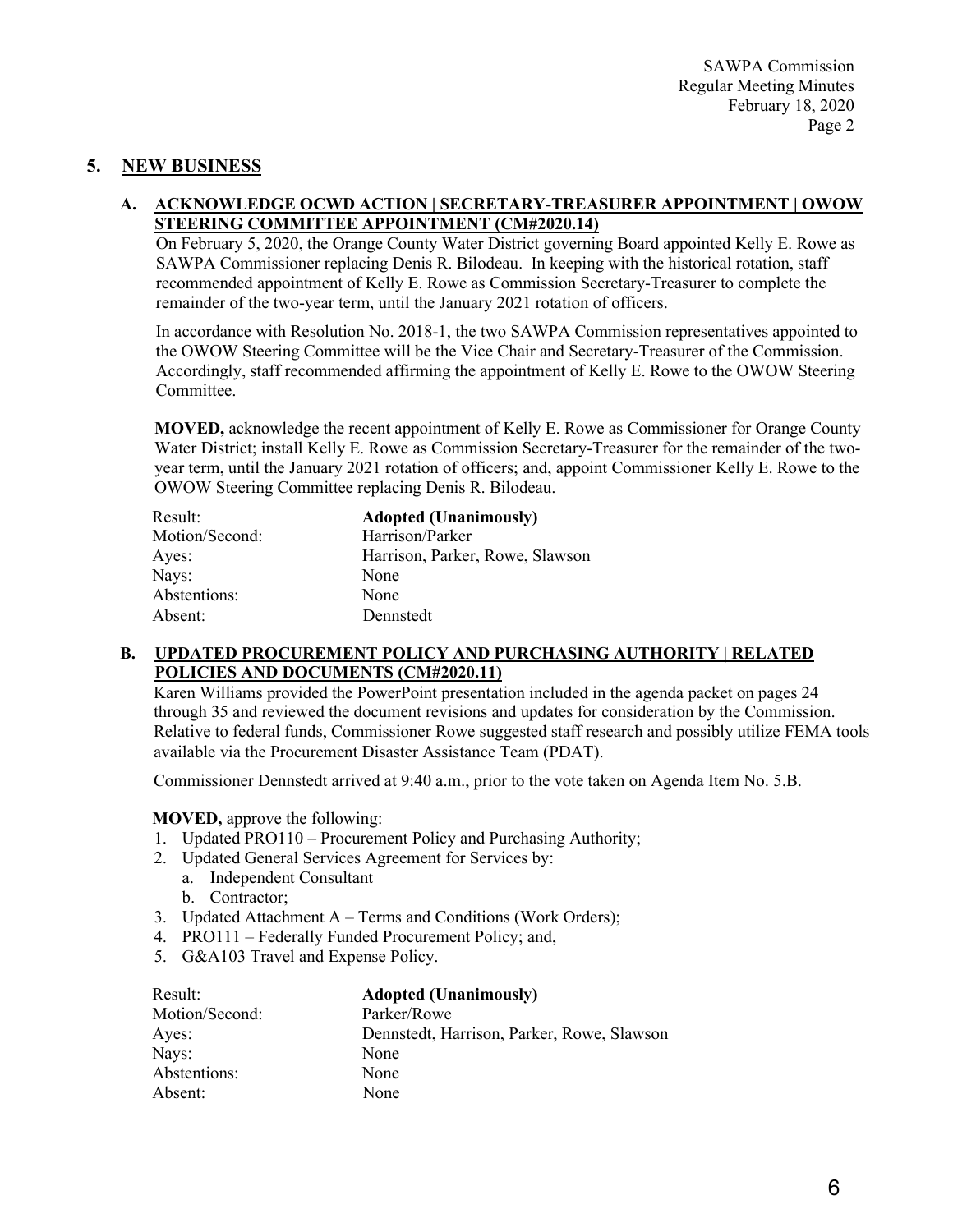SAWPA Commission Regular Meeting Minutes February 18, 2020 Page 3

# **C. PROPOSITION 84 ROUND 2 PROJECTS STATUS UPDATE**

Marie Jauregui provided the PowerPoint presentation included in the agenda packet on pages 85 through 100. There was no discussion.

This item was for informational and discussion purposes; no action was taken on Agenda Item No. 5.C.

### **D. REGULATORY SUPPORT STATUS REPORT | SAWPA TASK FORCES (CM#2020.15)**

Tess Dunham of Somach Simmons & Dunn provided an oral status report about the regulatory support services provided to SAWPA task forces. This contract was authorized August 6, 2019. Subsequent to this initial contract, Tess Dunham was issued a contract to support the Lake Elsinore & Canyon Lake TMDL Task Force by the Lake Elsinore  $\&$  San Jacinto Watershed Authority (LESJWA). Tess Dunham will serve as successor to Tim Moore of Risk Sciences who will be retiring July 1, 2020, after thirty years working with SAWPA. Dunham's report included an overview of her experience with this transition, upcoming challenges, and the work path forward in supporting SAWPA and the task forces. There will be a retirement luncheon for Tim Moore on June 30, 2020.

This item was for informational and discussion purposes; no action was taken on Agenda Item No. 5.D.

## **6. INFORMATIONAL REPORTS**

The following oral/written reports/updates were received and filed.

- **A. CASH TRANSACTIONS REPORT – DECEMBER 2019**
- **B. INTER-FUND BORROWING – DECEMBER 2019 (CM#2020.12)**
- **C. PERFORMANCE INDICATORS/FINANCIAL REPORTING – DECEMBER 2019 (CM#2020.13)**
- **D. GENERAL MANAGER REPORT**

## **E. STATE LEGISLATIVE REPORT**

Through efforts of the California Special Districts Association (CSDA), staff is tracking AB 2093 which is a reintroduction of vetoed AB 1184 that would require public agencies to keep all emails for a period of two (2) years regardless of whether the email was of true significance. Staff may come back to the Commission with a recommendation to take an oppose position. Chair Slawson asked if AB 2093 would be inclusive of a Commissioner's personal email account when receiving emails from SAWPA. Legal Counsel Ciampa stated that as currently drafted, he did not believe it would apply to private emails in that circumstance, but they would need to take a closer look. It would apply at the agency level; emails sent from the agency to Commissioners' person email accounts would be included. The Supreme Court set forth the process for private emails of public agency officials in the San Jose case several years ago.

## **F. SAWPA GENERAL MANAGERS MEETING NOTES**

- February 11, 2020
- **G. CHAIR'S COMMENTS/REPORT** There were no comments/reports from the Chair.

#### **H. COMMISSIONERS' COMMENTS**

Commissioner Rowe stated he was looking forward to working with SAWPA and participating in matters within the watershed.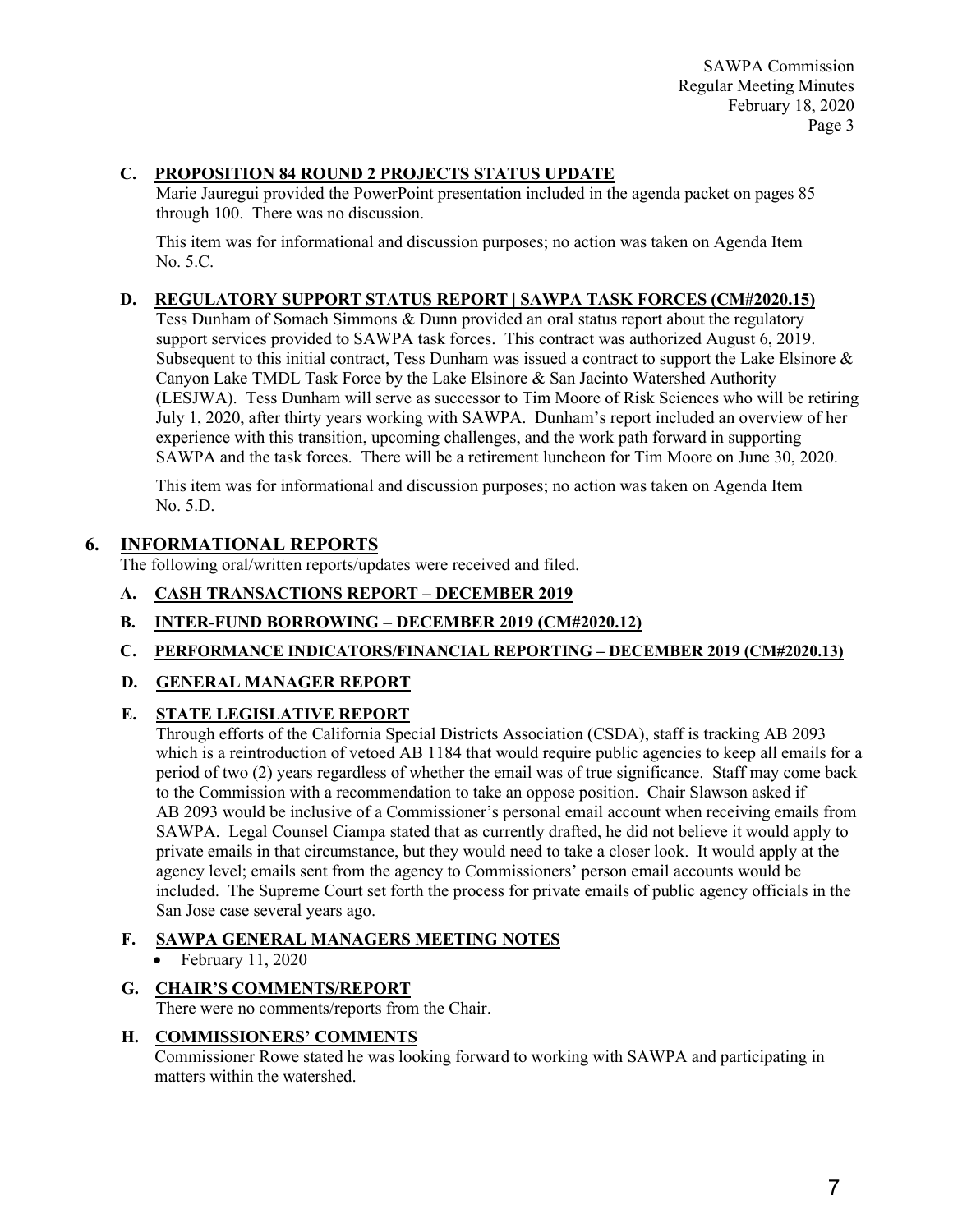SAWPA Commission Regular Meeting Minutes February 18, 2020 Page 4

#### **I. COMMISSIONERS' REQUEST FOR FUTURE AGENDA ITEMS**

There were no Commissioner requests for future agenda items.

## **7. CLOSED SESSION**

There was no Closed Session.

 $\mathcal{L}_\text{max}$  , where  $\mathcal{L}_\text{max}$  and  $\mathcal{L}_\text{max}$  and  $\mathcal{L}_\text{max}$ 

## **8. ADJOURNMENT**

There being no further business for review, Chair Slawson adjourned the meeting at 10:06 a.m.

**Approved at a Regular Meeting of the Santa Ana Watershed Project Authority Commission on Tuesday, March 3, 2020.** 

 $\mathcal{L}_\text{max}$  , where  $\mathcal{L}_\text{max}$  and  $\mathcal{L}_\text{max}$  and  $\mathcal{L}_\text{max}$ David J. Slawson, Chair

Attest:

Kelly Berry, CMC Clerk of the Board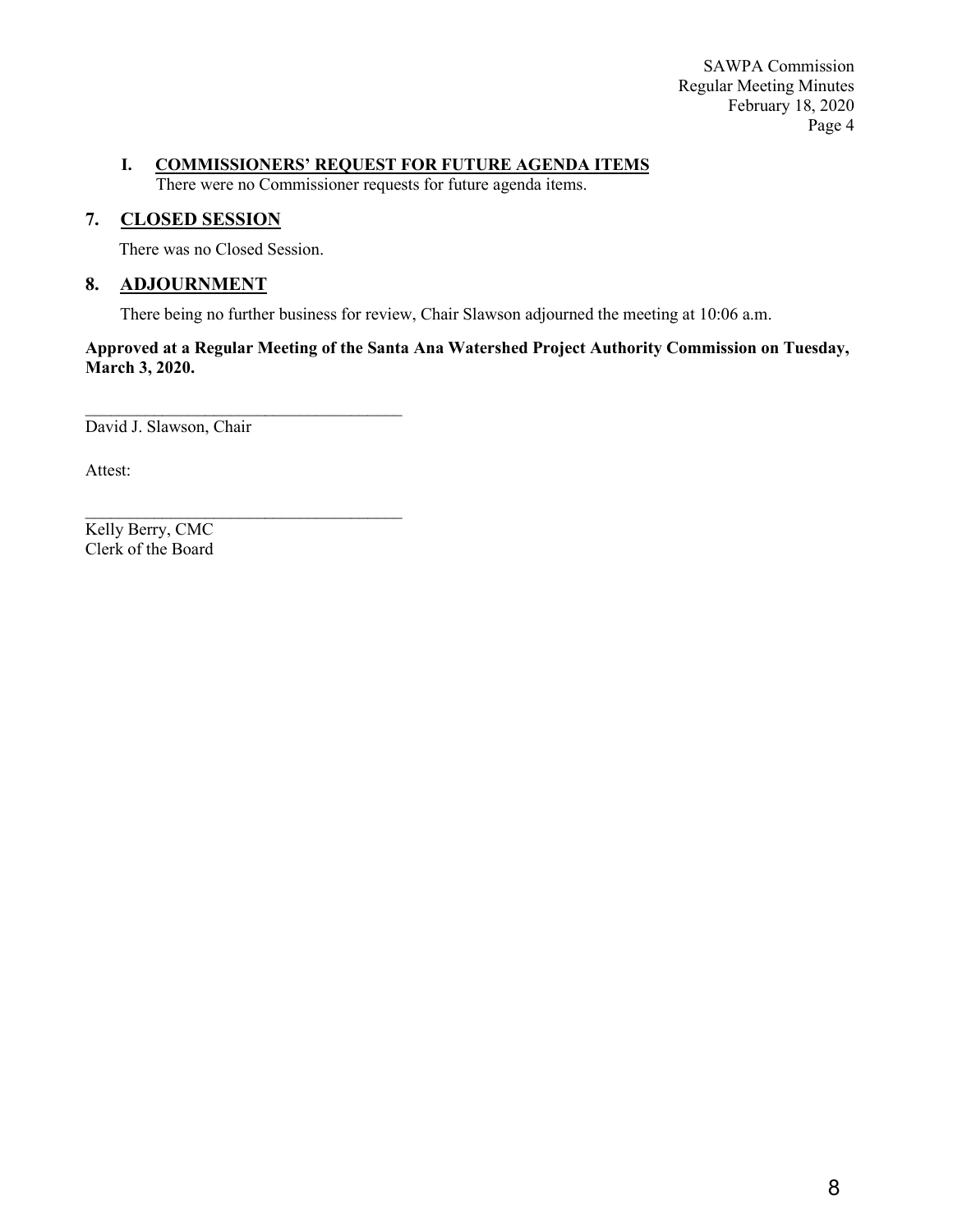### **RESOLUTION NO. 2020-02**

#### <span id="page-8-0"></span>**A RESOLUTION OF THE COMMISSION OF THE SANTA ANA WATERSHED PROJECT AUTHORITY COMMENDING RONALD W. SULLIVAN FOR HIS SERVICE**

**WHEREAS**, Ronald W. Sullivan has served with distinction as the Eastern Municipal Water District representative to the Santa Ana Watershed Project Authority Board of Commissioners for more than fifteen years as both the Commissioner and Alternate Commissioner; and

**WHEREAS**, Mr. Sullivan provided firm, focused leadership during determinative and dynamic evolutionary periods of the Santa Ana Watershed Project Authority; and

**WHEREAS**, during his tenure of service, Mr. Sullivan was unanimously appointed Chair of the Santa Ana Watershed Project Authority Board of Commissioners, Convener of the One Water One Watershed (OWOW) Steering Committee, served on various ad hoc committees, and was a founding Committee Member of the OCSD/SAWPA Joint Policy Committee; and,

**WHEREAS**, Mr. Sullivan championed and directed numerous significant, far-reaching accomplishments during his tenure, including:

- Unprecedented cooperation of numerous entities resulting in successful relocation of the Santa Ana River Interceptor (SARI) pipeline as part of the Santa Ana River Main Stem Project;
- Successfully resolved a protracted, longstanding disagreement between the Santa Ana Watershed Project Authority and the Orange County Sanitation District, thereby cementing a mutually successful, beneficial relationship enjoyed to the present day;
- Development and implementation of a highly successful and collaborative pretreatment program, with the Santa Ana Watershed Project Authority serving as Delegated Control Authority and the Orange County Sanitation District as Control Authority;
- Visionary leadership in recognizing added value of the Inland Empire Brine Line to the region, local business and to its customers;
- Completion and adoption of the One Water One Watershed (OWOW) 2.0 Plan, which was approved by the State of California with a perfect assessment score, and the OWOW Plan Update 2018;
- Ratification and Granting of OWOW Round 2 Project Portfolio comprising 19 projects and representing a total investment of approximately \$168 Million;
- Securing a 2014 OWOW Emergency Drought Grant to support an Interregional Landscape Water Demand Reduction Program representing a water use efficiency investment of approximately \$22 Million;
- Securing over \$55 Million of Proposition 84 grant funding for the Santa Ana River Conservation and Conjunctive Use Program (SARCCUP), a watershed-scale, \$100 Million program developed by five regional water agencies in a collaborative effort to bank imported water for enhancing water supply reliability and increasing available dry year supplies throughout the Santa Ana River Watershed;
- Expanded connections to the Inland Empire Brine Line, including a recent agreement with the City of Beaumont;
- Supported innovative technologies by initiating a Weather Feasibility Study into possible future weather modification efforts within the watershed;
- Secured grant funding for the Disadvantaged Communities Involvement (DCI) Program and subsequent partnerships with surrounding agencies and municipalities;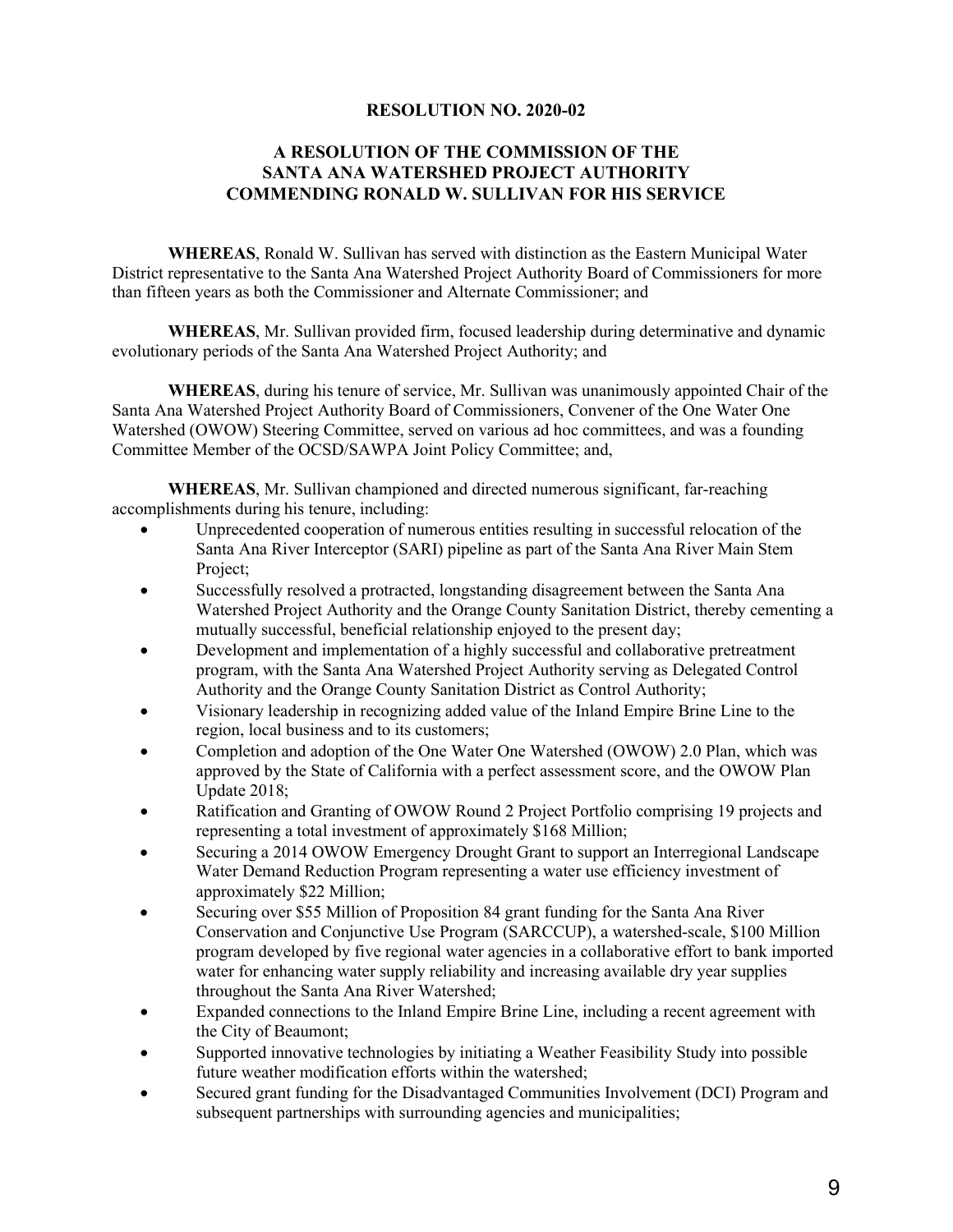• Supported efforts within the watershed to collaboratively address homelessness and impacts to water quality.

**WHEREAS**, the Santa Ana Watershed Project Authority Commission and staff wish to acknowledge the contributions of Ronald W. Sullivan over these many years of service.

**NOW, THEREFORE, BE IT RESOLVED** by the Santa Ana Watershed Project Authority Board of Commissioners as follows:

 1. That the Santa Ana Watershed Project Authority Commission and staff acknowledge the contributions of Commissioner Ronald W. Sullivan to provide a reliable, high-quality water supply through environmentally responsible measures within the Santa Ana River Watershed; and,

 2. That the Santa Ana Watershed Project Authority Commission and staff recognize Ronald W. Sullivan for his dedicated service and leadership to the water community and residents of Southern California; and,

 3. That a copy of this Resolution No. 2020-02 be entered into the records of the Santa Ana Watershed Project Authority and an original presented to Ronald W. Sullivan.

**ADOPTED** this 18<sup>th</sup> day of February 2020.

#### **SANTA ANA WATERSHED PROJECT AUTHORITY**

David J. Slawson, Chair

Richard E. Haller, P.E., General Manager

Attest:

Kelly Berry, CMC Clerk of the Board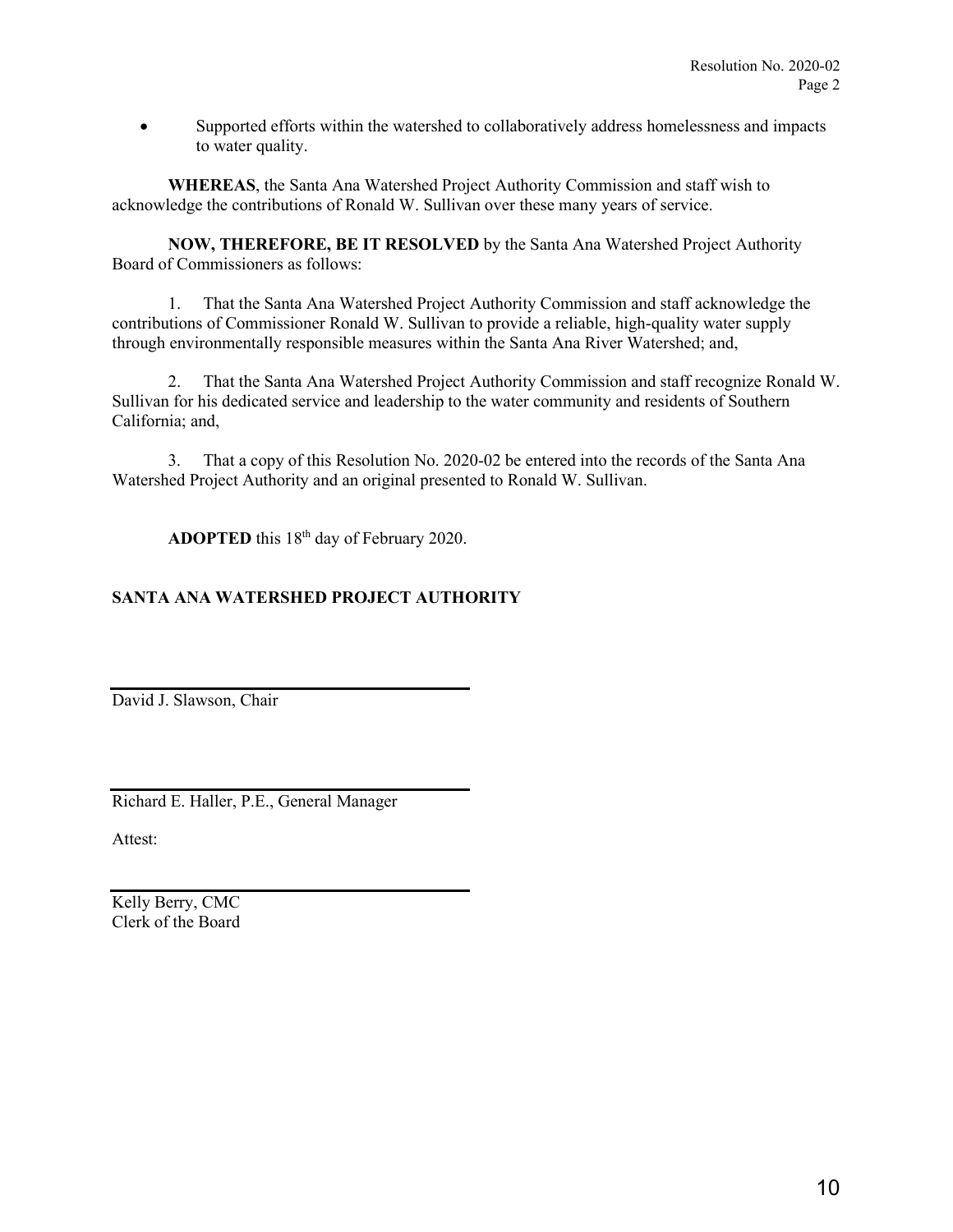#### **RESOLUTION NO. 2020-03**

#### <span id="page-10-0"></span>**A RESOLUTION OF THE COMMISSION OF THE SANTA ANA WATERSHED PROJECT AUTHORITY COMMENDING JASMIN A. HALL FOR HER SERVICE**

**WHEREAS**, Jasmin A. Hall has served with distinction as the Inland Empire Utilities Agency representative to the Santa Ana Watershed Project Authority Board of Commissioners for six years as both the Commissioner and Alternate Commissioner; and

**WHEREAS**, Ms. Hall provided firm, focused leadership during a determinative, dynamic period of the Santa Ana Watershed Project Authority; and

**WHEREAS**, during her tenure of service, Ms. Hall was unanimously appointed to the SAWPA/OCSD Joint Policy Committee, Convener of the One Water One Watershed (OWOW) Steering Committee, and served on various personnel and recruitment ad hoc committees; and,

**WHEREAS**, Ms. Hall championed and directed numerous significant accomplishments during her tenure, including:

- Visionary leadership in recognizing added value of the Inland Empire Brine Line to the region, local business and to its customers;
- Completion and adoption of the One Water One Watershed (OWOW) 2.0 Plan, which was approved by the State of California with a perfect assessment score, and the OWOW Plan Update 2018;
- Ratification and Granting of OWOW Round 2 Project Portfolio comprising 19 projects and representing a total investment of approximately \$168 Million;
- Securing a 2014 OWOW Emergency Drought Grant to support an Interregional Landscape Water Demand Reduction Program representing a water use efficiency investment of approximately \$22 Million;
- Securing over \$55 Million of Proposition 84 grant funding for the Santa Ana River Conservation and Conjunctive Use Program (SARCCUP), a watershed-scale, \$100 Million program developed by five regional water agencies in a collaborative effort to bank imported water for enhancing water supply reliability and increasing available dry year supplies throughout the Santa Ana River Watershed;
- Completion of the Santa Ana Sucker Habitat Protection and Beneficial Use Enhancement Project in the Santa Ana River to accommodate growth of the population through construction of dwellings for the endangered species;
- Expanded connections to the Inland Empire Brine Line, including a recent agreement with the City of Beaumont;
- Supported innovative technologies by initiating a Weather Feasibility Study into possible future weather modification efforts within the watershed;
- Secured grant funding for the Disadvantaged Communities Involvement (DCI) Program and subsequent partnerships with surrounding agencies and municipalities;
- Supported efforts within the watershed to collaboratively address homelessness and impacts to water quality.

**WHEREAS**, the Santa Ana Watershed Project Authority Commission and staff wish to acknowledge the contributions of Jasmin A. Hall for her dedicated years of service.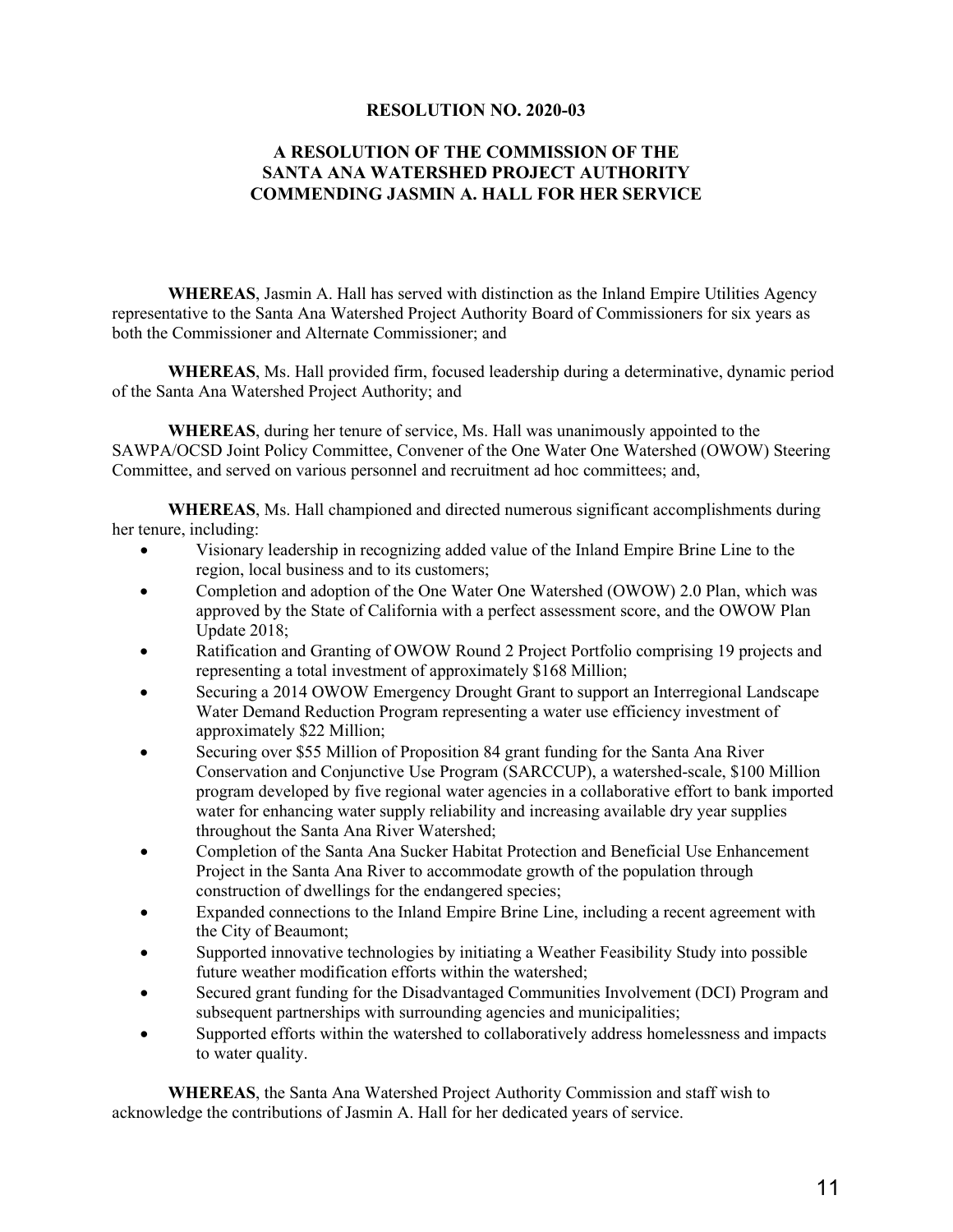**NOW, THEREFORE, BE IT RESOLVED** by the Santa Ana Watershed Project Authority Board of Commissioners as follows:

 1. That the Santa Ana Watershed Project Authority Commission and staff acknowledge the contributions of Commissioner Jasmin A. Hall to provide a reliable, high-quality water supply through environmentally responsible measures within the Santa Ana River Watershed; and,

 2. That the Santa Ana Watershed Project Authority Commission and staff recognize Jasmin A. Hall for her dedicated service and leadership to the water community and residents of Southern California; and,

 3. That a copy of this Resolution No. 2020-03 be entered into the records of the Santa Ana Watershed Project Authority and an original presented to Jasmin A. Hall.

**ADOPTED** this 3rd day of March, 2020.

## **SANTA ANA WATERSHED PROJECT AUTHORITY**

David J. Slawson, Chair

Richard E. Haller, P.E., General Manager

Attest:

Kelly Berry, CMC Clerk of the Board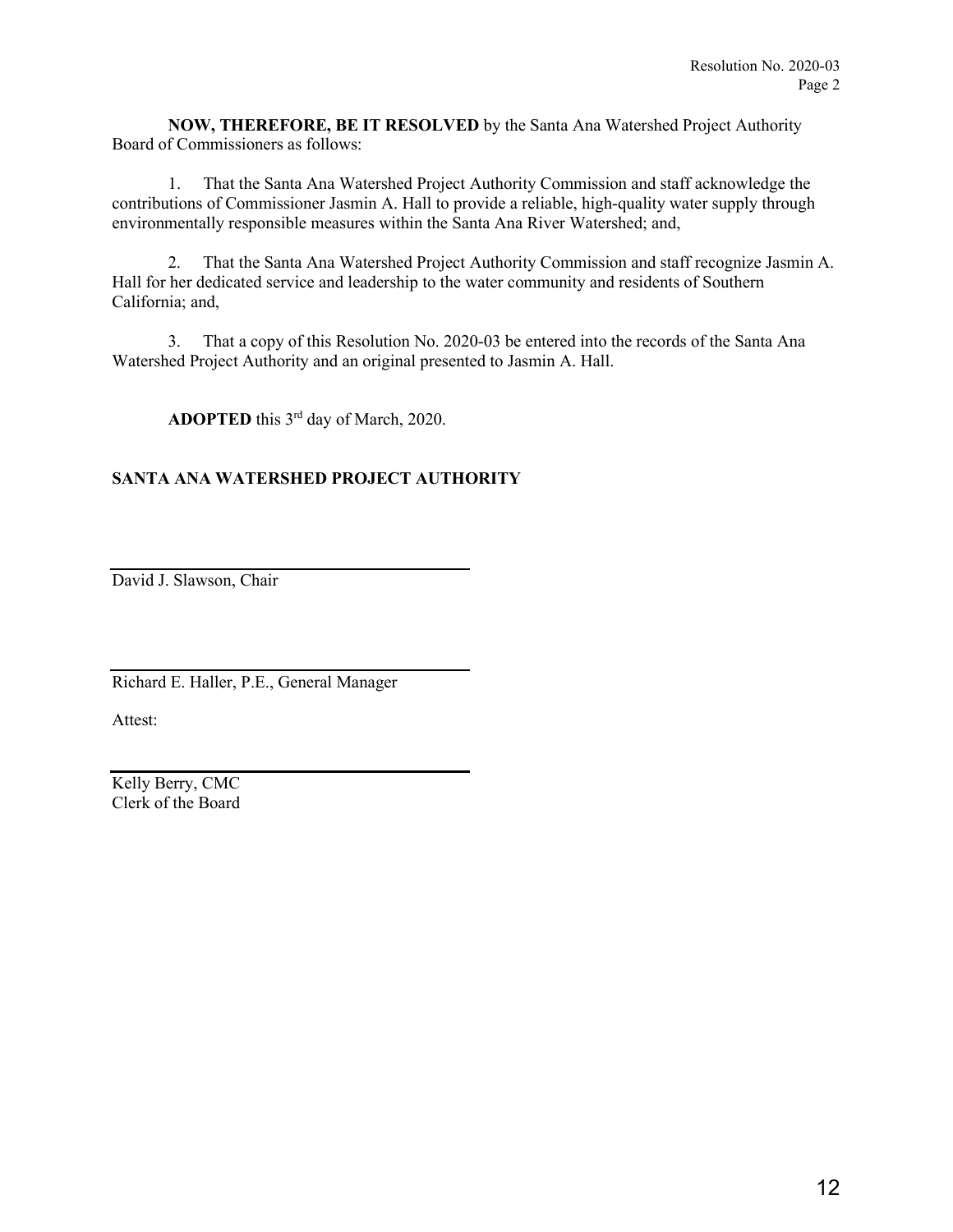#### **RESOLUTION NO. 2020-04**

#### <span id="page-12-0"></span>**A RESOLUTION OF THE COMMISSION OF THE SANTA ANA WATERSHED PROJECT AUTHORITY COMMENDING DENIS R. BILODEAU FOR HIS SERVICE**

**WHEREAS**, Denis R. Bilodeau has served with distinction as the Orange County Water District representative to the Santa Ana Watershed Project Authority Board of Commissioners for two terms totally over ten years as both the Commissioner and Alternate Commissioner; and

**WHEREAS**, Mr. Bilodeau provided focused leadership during a determinative, dynamic period of the Santa Ana Watershed Project Authority; and

**WHEREAS**, during his tenure of service, Mr. Bilodeau was unanimously appointed the Secretary-Treasurer of the Commission, a SAWPA representative on the One Water One Watershed (OWOW) Steering Committee, and served on various ad hoc committees; and,

**WHEREAS**, Mr. Bilodeau championed and directed numerous significant accomplishments during his tenure, including:

- Completion and adoption of the One Water One Watershed (OWOW) 2.0 Plan, which was approved by the State of California with a perfect assessment score, and the OWOW Plan Update 2018;
- Ratification and Granting of OWOW Round 2 Project Portfolio comprising 19 projects and representing a total investment of approximately \$168 Million;
- Securing a 2014 OWOW Emergency Drought Grant to support an Interregional Landscape Water Demand Reduction Program representing a water use efficiency investment of approximately \$22 Million;
- Securing over \$55 Million of Proposition 84 grant funding for the Santa Ana River Conservation and Conjunctive Use Program (SARCCUP), a watershed-scale, \$100 Million program developed by five regional water agencies in a collaborative effort to bank imported water for enhancing water supply reliability and increasing available dry year supplies throughout the Santa Ana River Watershed;
- Completion of the Santa Ana Sucker Habitat Protection and Beneficial Use Enhancement Project in the Santa Ana River to accommodate growth of the population through construction of dwellings for the endangered species;
- Visionary leadership in recognizing added value of the Inland Empire Brine Line to the region, local business and to its customers;
- Expanded connections to the Inland Empire Brine Line, including a recent agreement with the City of Beaumont;
- Supported innovative technologies by initiating a Weather Feasibility Study into possible future weather modification efforts within the watershed;
- Secured grant funding for the Disadvantaged Communities Involvement (DCI) Program and subsequent partnerships with surrounding agencies and municipalities;
- Supported efforts within the watershed to collaboratively address homelessness and impacts to water quality.

**WHEREAS**, the Santa Ana Watershed Project Authority Commission and staff wish to acknowledge the contributions of Denis R. Bilodeau for his dedicated years of service.